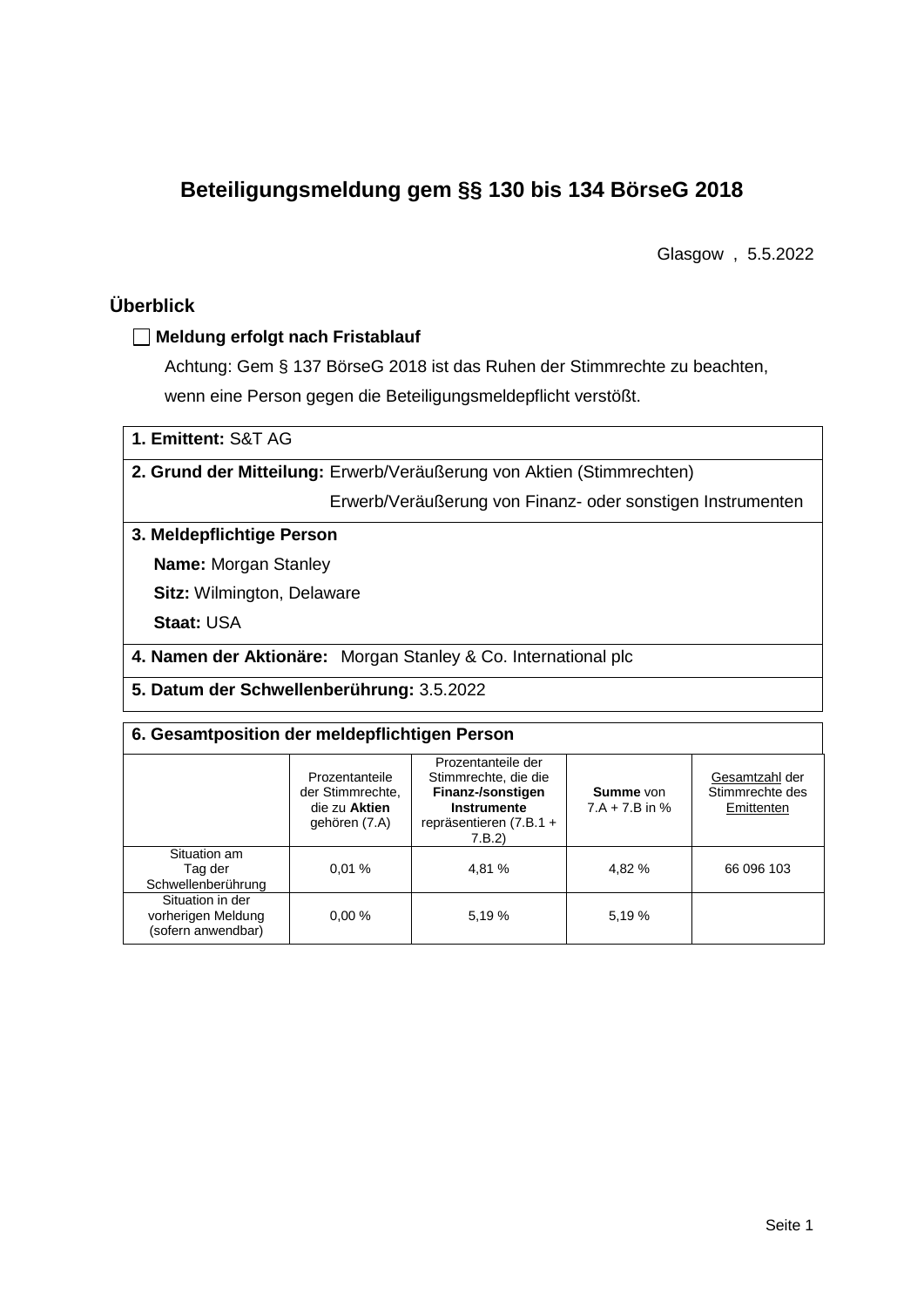# **Details**

# **7. Details über die gehaltenen Instrumente am Tag der Berührung der Schwelle:**

| A: Stimmrechte, die zu Aktien gehören |                                           |                                      |                                           |                                      |  |  |  |
|---------------------------------------|-------------------------------------------|--------------------------------------|-------------------------------------------|--------------------------------------|--|--|--|
|                                       |                                           | Anzahl der Stimmrechte               | Prozentanteil der Stimmrechte             |                                      |  |  |  |
| <b>ISIN der Aktien</b>                | <b>Direkt</b><br>$(S$ 130 BörseG<br>2018) | Indirekt<br>$(S$ 133 BörseG<br>2018) | <b>Direkt</b><br>$(S$ 130 BörseG<br>2018) | Indirekt<br>$(S$ 133 BörseG<br>2018) |  |  |  |
| AT0000A0E9W5                          | 8494                                      |                                      | $0.00 \%$                                 | 0.01%                                |  |  |  |
| Subsumme A                            | 8494<br>0.01%                             |                                      |                                           |                                      |  |  |  |

| B 1: Finanzinstrumente / sonstige Instrumente gem § 131 Abs 1 Z 1 BörseG 2018 |              |                     |                                                         |                                  |  |
|-------------------------------------------------------------------------------|--------------|---------------------|---------------------------------------------------------|----------------------------------|--|
| Art des Instruments                                                           | Verfalldatum | Ausübungsfrist      | Anzahl der Stimmrechte<br>die erworben werden<br>können | Prozentanteil der<br>Stimmrechte |  |
| Right of recall over<br>securities lending<br>agreements                      | at any time  | at any time         | 2 203 916                                               | 3.33%                            |  |
|                                                                               |              | <b>Subsumme B.1</b> | 2 203 916                                               | 3.33%                            |  |

| B 2: Finanzinstrumente / sonstige Instrumente gem § 131 Abs 1 Z 2 BörseG 2018 |                                     |                |                                    |                           |                                     |  |  |
|-------------------------------------------------------------------------------|-------------------------------------|----------------|------------------------------------|---------------------------|-------------------------------------|--|--|
| Art des<br>Instruments                                                        | Verfalldatum                        | Ausübungsfrist | Physisches oder<br>Cash Settlement | Anzahl der<br>Stimmrechte | Prozentanteil<br>der<br>Stimmrechte |  |  |
| <b>Equity Swap</b>                                                            | From<br>08.12.2022 to<br>28.03.2024 | at any time    | Cash                               | 975 768                   | 1.48 %                              |  |  |
|                                                                               |                                     |                | Subsumme B.2                       | 975 768                   | 1.48%                               |  |  |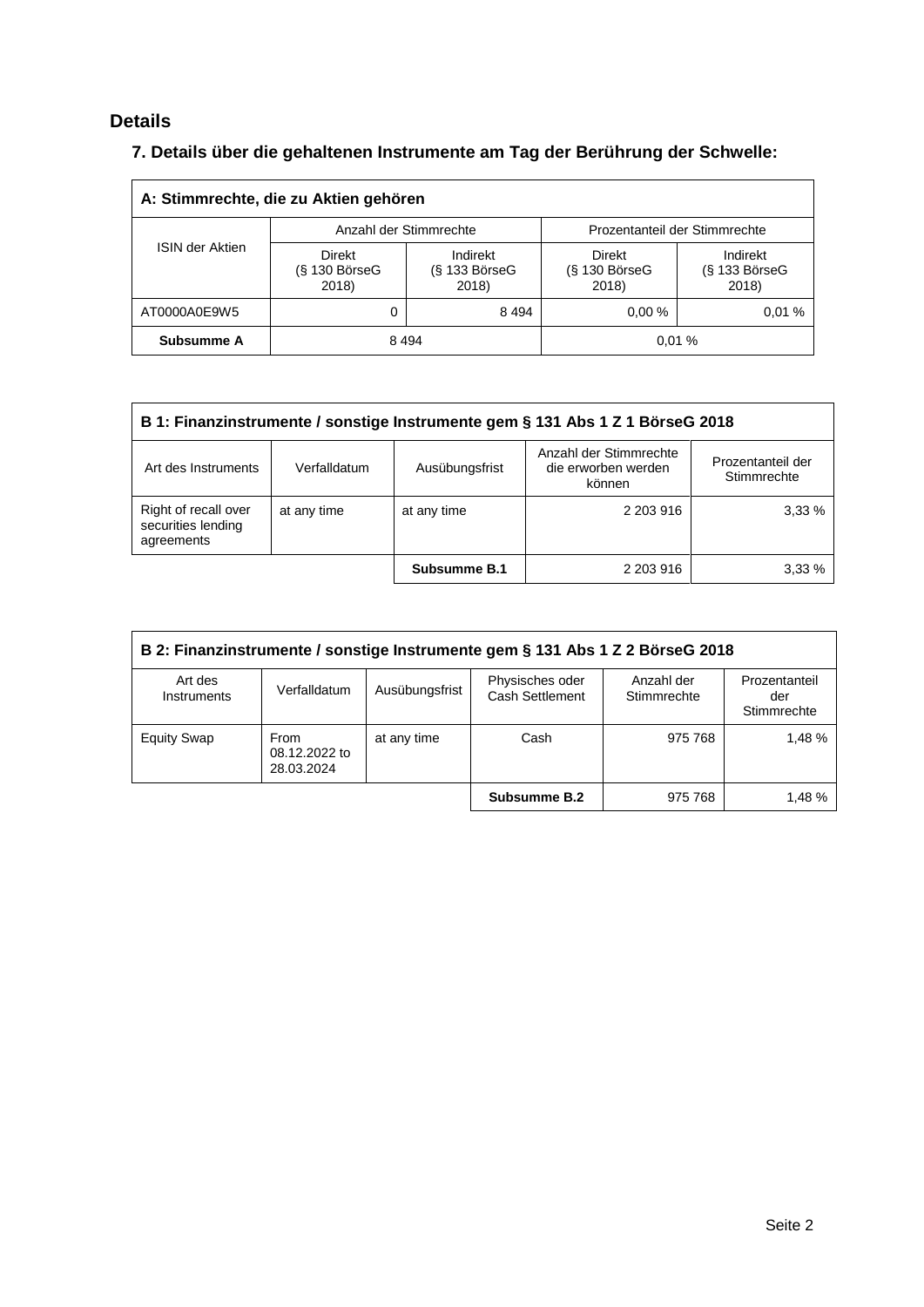### **8. Information in Bezug auf die meldepflichtige Person:**

Die meldepflichtige Person (Punkt 3) wird nicht von einer natürlichen/juristischen Person kontrolliert und kontrolliert auch keine andere Person, die direkt oder indirekt Instrumente am Emittenten hält.

 $\boxtimes$  Volle Kette der kontrollierten Unternehmen, über die die Stimmrechte und/oder Finanz-/sonstigen Instrumente gehalten werden, beginnend mit der obersten kontrollierenden natürlichen oder juristischen Person:

| Ziffer         | <b>Name</b>                                            | Direkt kontrolliert<br>durch Ziffer | Direkt gehaltene<br>Stimmrechte in<br>Aktien (%) | Direkt gehaltene<br>Finanz-<br>/sonstige<br>Instrumente (%) | <b>Total von beiden</b><br>$(\%)$ |
|----------------|--------------------------------------------------------|-------------------------------------|--------------------------------------------------|-------------------------------------------------------------|-----------------------------------|
| 1              | Morgan Stanley                                         |                                     |                                                  |                                                             |                                   |
| $\overline{c}$ | Morgan Stanley<br>Capital<br>Management,<br><b>LLC</b> |                                     |                                                  |                                                             |                                   |
| 3              | Morgan Stanley<br>Domestic<br>Holdings, Inc.           | $\overline{2}$                      |                                                  |                                                             |                                   |
| $\overline{4}$ | Morgan Stanley<br>& Co. LLC                            | 3                                   | 0,00%                                            | 1,75 %                                                      | 1,75%                             |
| 5              | Morgan Stanley<br>International<br>Holdings Inc.       | 1                                   |                                                  |                                                             |                                   |
| 6              | Morgan Stanley<br>International<br>Limited             | 5                                   |                                                  |                                                             |                                   |
| $\overline{7}$ | Morgan Stanley<br>Investments<br>(UK)                  | 6                                   |                                                  |                                                             |                                   |
| 8              | Morgan Stanley<br>& Co.<br>International plc           | 7                                   | 0,01%                                            | 3,06 %                                                      | 3,07%                             |
|                |                                                        |                                     |                                                  |                                                             |                                   |

## **9. Im Falle von Stimmrechtsvollmacht**

Datum der Hauptversammlung: -

Stimmrechtsanteil nach der Hauptversammlung: - entspricht - Stimmrechten

### **10. Sonstige Kommentare:**

-

Glasgow am 5.5.2022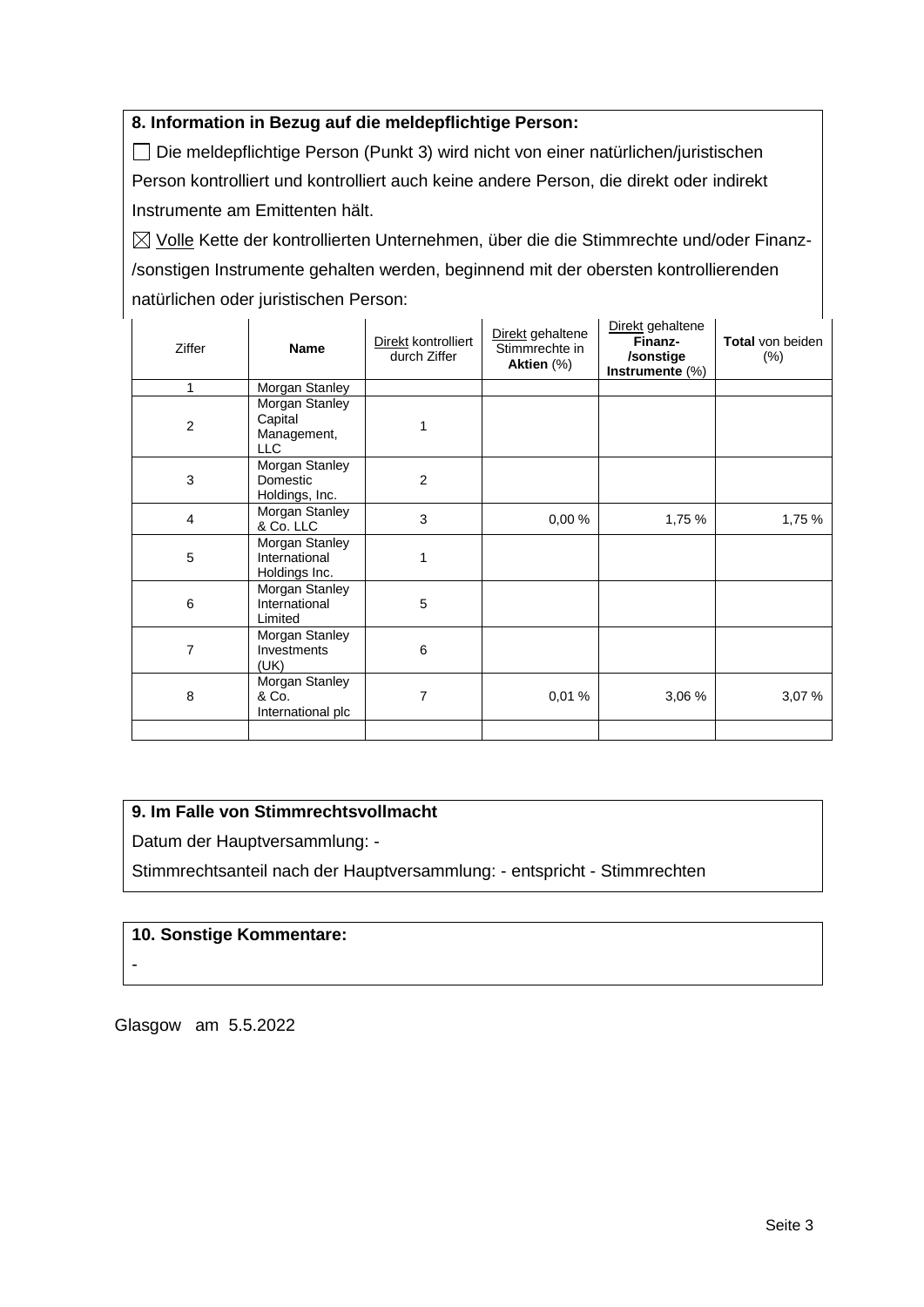# **Major holdings notification pursuant to Sec. 130 to 134 BörseG 2018**

Glasgow , 5.5.2022

### **Overview**

### **Notification made after deadline**

Caution: In case of violations of major holdings notification rules, please pay attention to Section 137 BörseG 2018 (Suspension of voting rights)

**2. Reason for the notification:** Acquisition or disposal of voting rights

Acquisition or disposal of financial/other instruments

### **3. Person subject to notification obligation**

**Name:** Morgan Stanley

**City:** Wilmington, Delaware

**Country:** USA

**4. Name of shareholder(s):** Morgan Stanley & Co. International plc

## **5. Date on which the threshold was crossed or reached:** 3.5.2022

#### **6. Total positions**

|                                                                                | % of voting rights<br>attached to<br>shares $(7.A)$ | % of voting rights<br>through<br>financial/other<br>instruments $(7.B.1 +$<br>7.B.2) | <b>Total</b> of both in %<br>$(7.A + 7.B)$ | Total number of<br>voting rights of<br>issuer |  |  |
|--------------------------------------------------------------------------------|-----------------------------------------------------|--------------------------------------------------------------------------------------|--------------------------------------------|-----------------------------------------------|--|--|
| Resulting situation on the<br>date on which threshold<br>was crossed / reached | 0.01%                                               | 4,81 %                                                                               | 4.82 %                                     | 66 096 103                                    |  |  |
| Position of previous<br>notification (if applicable)                           | 0.00%                                               | 5.19 %                                                                               | 5.19 %                                     |                                               |  |  |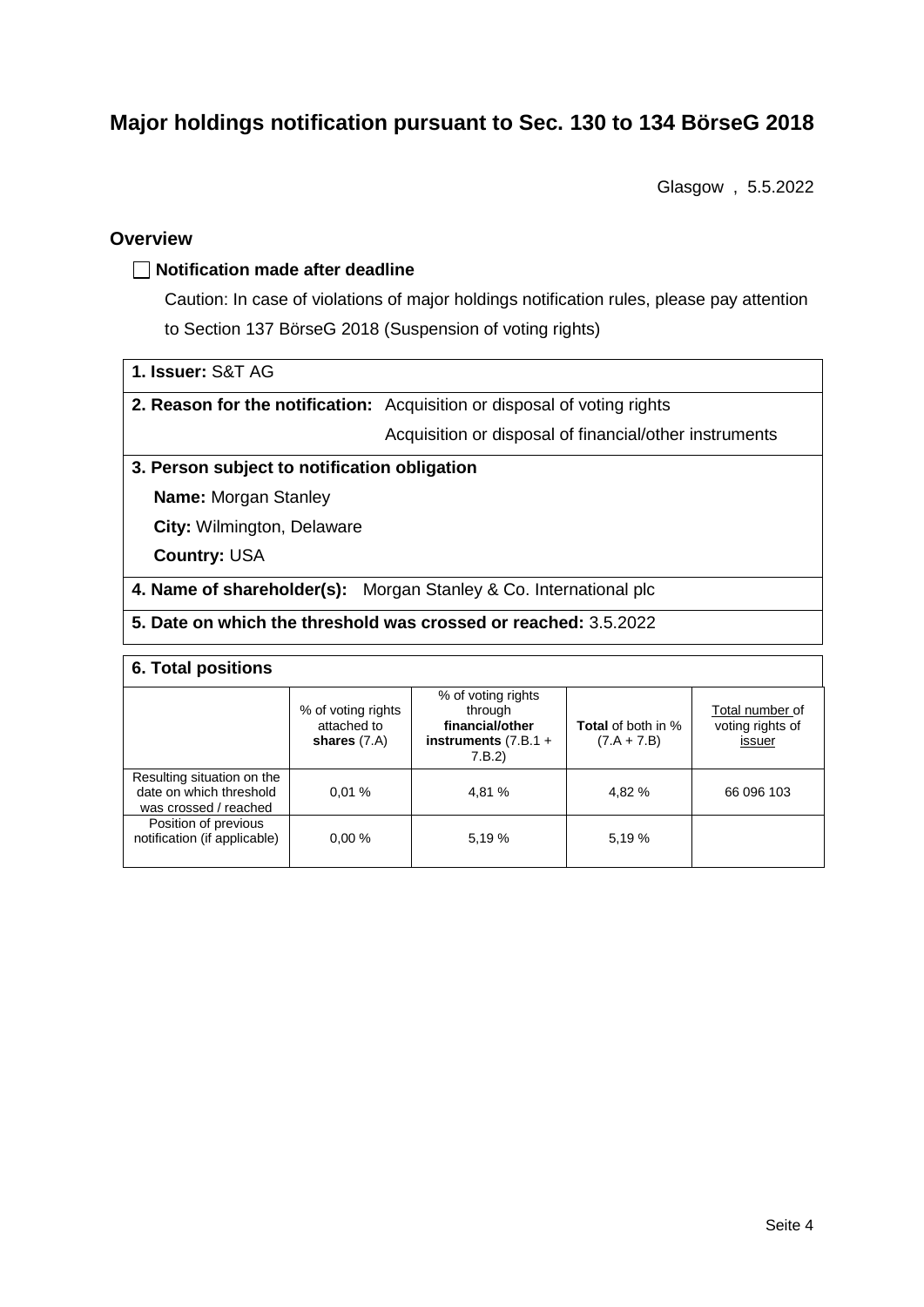# **Details**

|  |  |  |  |  | 7. Notified details of the resulting situation: |
|--|--|--|--|--|-------------------------------------------------|
|--|--|--|--|--|-------------------------------------------------|

| A: Voting rights attached to shares |                                    |                                      |                                           |                                      |  |  |
|-------------------------------------|------------------------------------|--------------------------------------|-------------------------------------------|--------------------------------------|--|--|
|                                     | Number of voting rights            |                                      | % of voting rights                        |                                      |  |  |
| <b>ISIN Code</b>                    | Direct<br>(Sec 130 BörseG<br>2018) | Indirect<br>(Sec 133 BörseG<br>2018) | <b>Direct</b><br>(Sec 130 BörseG<br>2018) | Indirect<br>(Sec 133 BörseG<br>2018) |  |  |
| AT0000A0E9W5                        |                                    | 8 4 9 4                              | 0.00%                                     | 0.01%                                |  |  |
| <b>SUBTOTAL A</b>                   | 8494<br>0.01%                      |                                      |                                           |                                      |  |  |

| B 1: Financial / Other Instruments pursuant to Sec. 131 para. 1 No. 1 BörseG 2018 |                        |                     |                                                                                      |                    |  |  |
|-----------------------------------------------------------------------------------|------------------------|---------------------|--------------------------------------------------------------------------------------|--------------------|--|--|
| Type of instrument                                                                | <b>Expiration Date</b> | Exercise Period     | Number of voting<br>rights that may be<br>acquired if the<br>instrument is exercised | % of voting rights |  |  |
| Right of recall over<br>securities lending<br>agreements                          | at any time            | at any time         | 2 203 916                                                                            | 3,33%              |  |  |
|                                                                                   |                        | <b>SUBTOTAL B.1</b> | 2 203 916                                                                            | 3,33%              |  |  |

| B 2: Financial / Other Instruments pursuant to Sec. 131 para. 1 No. 2 BörseG 2018 |                                     |                    |                                      |                            |                       |  |
|-----------------------------------------------------------------------------------|-------------------------------------|--------------------|--------------------------------------|----------------------------|-----------------------|--|
| Type of instrument                                                                | Expiration<br>Date                  | Exercise<br>Period | Physical /<br><b>Cash Settlement</b> | Number of<br>voting rights | % of voting<br>rights |  |
| <b>Equity Swap</b>                                                                | From<br>08.12.2022 to<br>28.03.2024 | at any time        | Cash                                 | 975 768                    | 1.48%                 |  |
|                                                                                   |                                     |                    | <b>SUBTOTAL B.2</b>                  | 975 768                    | 1.48%                 |  |